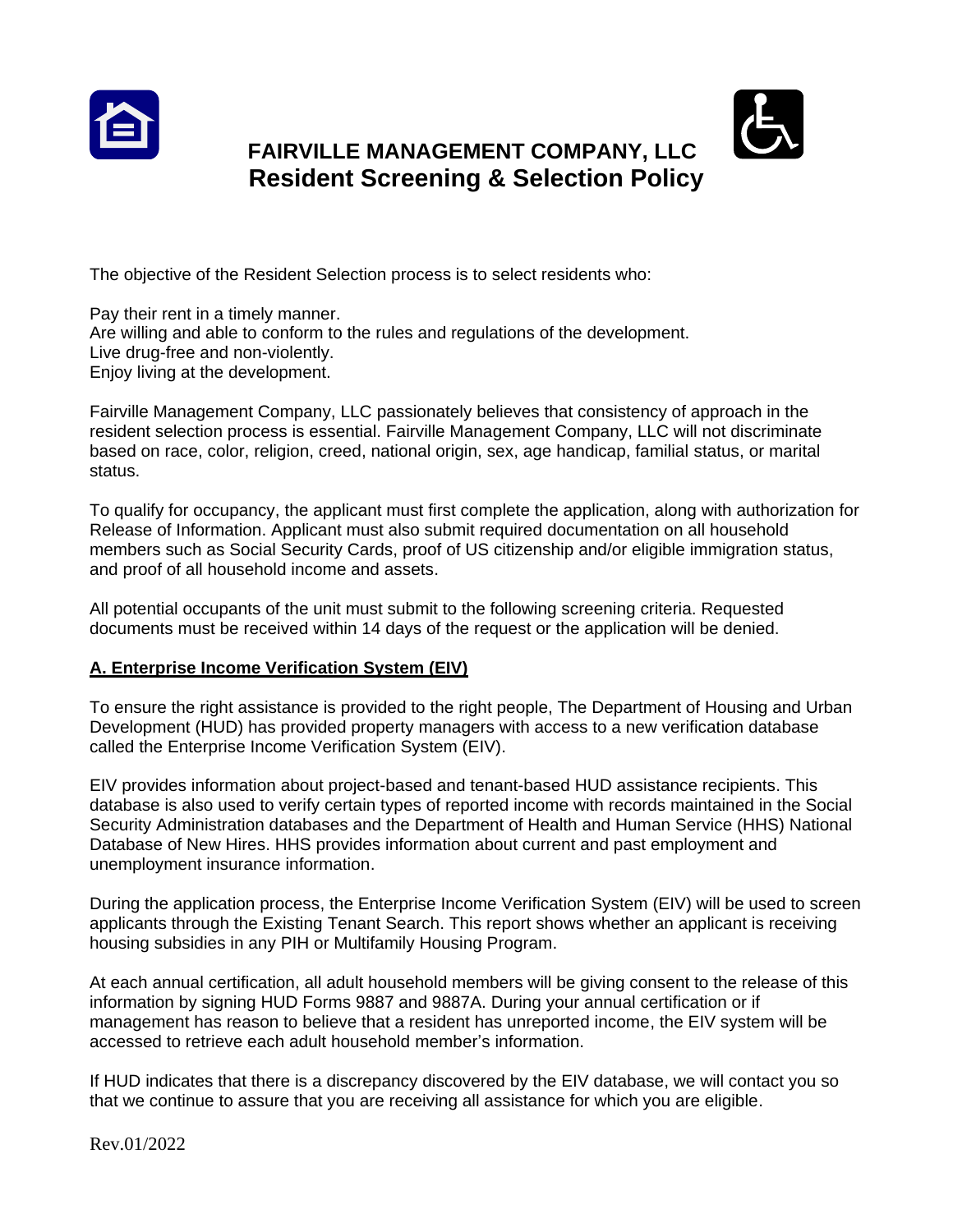## **B. Basic Screening**

**Occupancy Limits:** Minimum of one person per bedroom Maximum of two persons per bedroom

#### Income:

The family's annual income must not exceed Section 8 program income limits based on the type of subsidy and family size as published annually by HUD. Current published Section 8 program income limits will be used at the time of processing pre-applications and applications.

#### **Type of Income Limit**

| <b>Subsidy</b>        |                                                     |
|-----------------------|-----------------------------------------------------|
| Section 8 (pre-1981)  | Low, very low, and<br>extremely low-income<br>limit |
| Section 8 (post-1981) | Very low and extremely<br>low-income limit          |

#### Income Limits

All these income limits are based on the median income for a metropolitan statistical area (MSA). This table shows the four income limits as a percentage of median income in an MSA.

| <b>Income Limit</b>        | <b>Median Income for the Area</b> |
|----------------------------|-----------------------------------|
| Low-income limit           | 80% of the median income          |
| Very low-income limit      | 50% of the median income          |
| Extremely low-income limit | 30% of the median income          |

- a. All income for all household members except for Live-In Aides, Foster Children, Foster Adults, and Guests, will be verified at the time of processing your application for a unit. It is not mandatory to have the income to qualify. However, a household must be able to sustain utilities where applicable.
- b. Only very low-income families will be considered, HUD must approve exceptions
	- (1) Income limits meet Metropolitan Statistical Area Income Limits as published.
		- (2) Income limits are published annually and are available from the local HUD office or online at [www.huduser.org.](http://www.huduser.org/)
		- (3) Income limits are based on family size and the annual income the family receives.
		- (4) 40% of the vacant units per fiscal year will be rented to persons at or below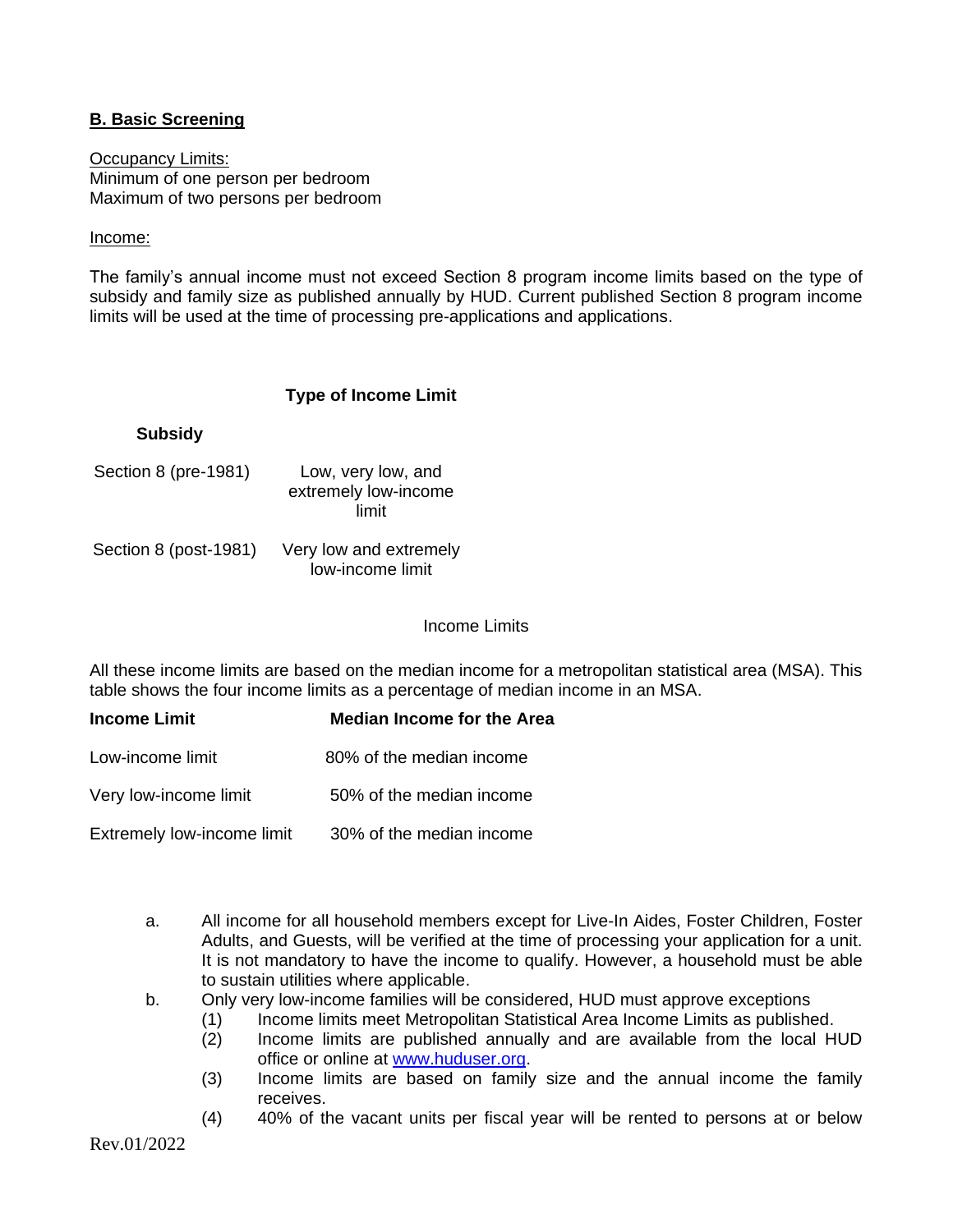30% of the area median income, if possible.

## Employment/Income History:

All employment income will be verified using third-party verifications and through the EIV system. Applicant must show the ability to maintain all expenses associated with living in the unit. The prioryear tax return will be required.

#### Rental History:

Two years of residency history will be evaluated. The applicant must have a favorable landlord reference. All prior landlord judgments must be satisfied.

#### Credit History:

Credit reports must show applicants are paying their creditors in a timely manner. Bankruptcy must be over 5 years. All landlord or Civil Judgments must be satisfied. Medical Accounts will be reviewed by Fairville Management Company, LLC. Student loan accounts will be reviewed by Fairville Management Company, LLC.

#### Criminal History:

- 1. Criminal Background checks will be done on all applicants 18 years of age or over.
- 2. Applicants must have a clear criminal record for the past 10 years on any felony convictions, arrests, or convictions for controlled substances and convictions related to physical crime, violent acts against a person, or property of any kind.
- 3. Convictions for any drug-related activity in the last 10 years.
- 4. Anyone listed in the sex offender's registry or lifetime registrant will be denied.
- 5. Admission will be denied if Management has reasonable cause to suspect that any household member's behavior from the abuse of alcohol or drugs will interfere with the health, safety, and right to peaceful enjoyment.

#### Personal References:

2 personal references from a person other than the family will be required.

## **C. Waiting List**

The following waiting lists will be maintained for each bedroom size electronically. The waiting list will remain open unless the wait time exceeds 1 year and 6 months. At that time, the contract administrator will be contacted for approval to close the waiting list for that bedroom size. Notification of closing will be sent to all agencies on the advertising list. The waiting list will continue to be monitored and publication of re-opening the waiting list will be sent to all agencies on the advertising list. The waiting list will be reopened when the wait time decreases to 9 months.

- 1. Applications for program-required internal transfers.
- 2. Applications meeting income eligibility requirements.

The order of placement on these waiting lists shall be:

- A. For internal transfers, by date letter received by the office, which required the transfer. Placement shall be chronological.
- B. Applicant's placement shall be chronological by date of application.
	- (1) Mobility impaired applicants are given priority only for those units that are specifically designed to accommodate wheelchairs.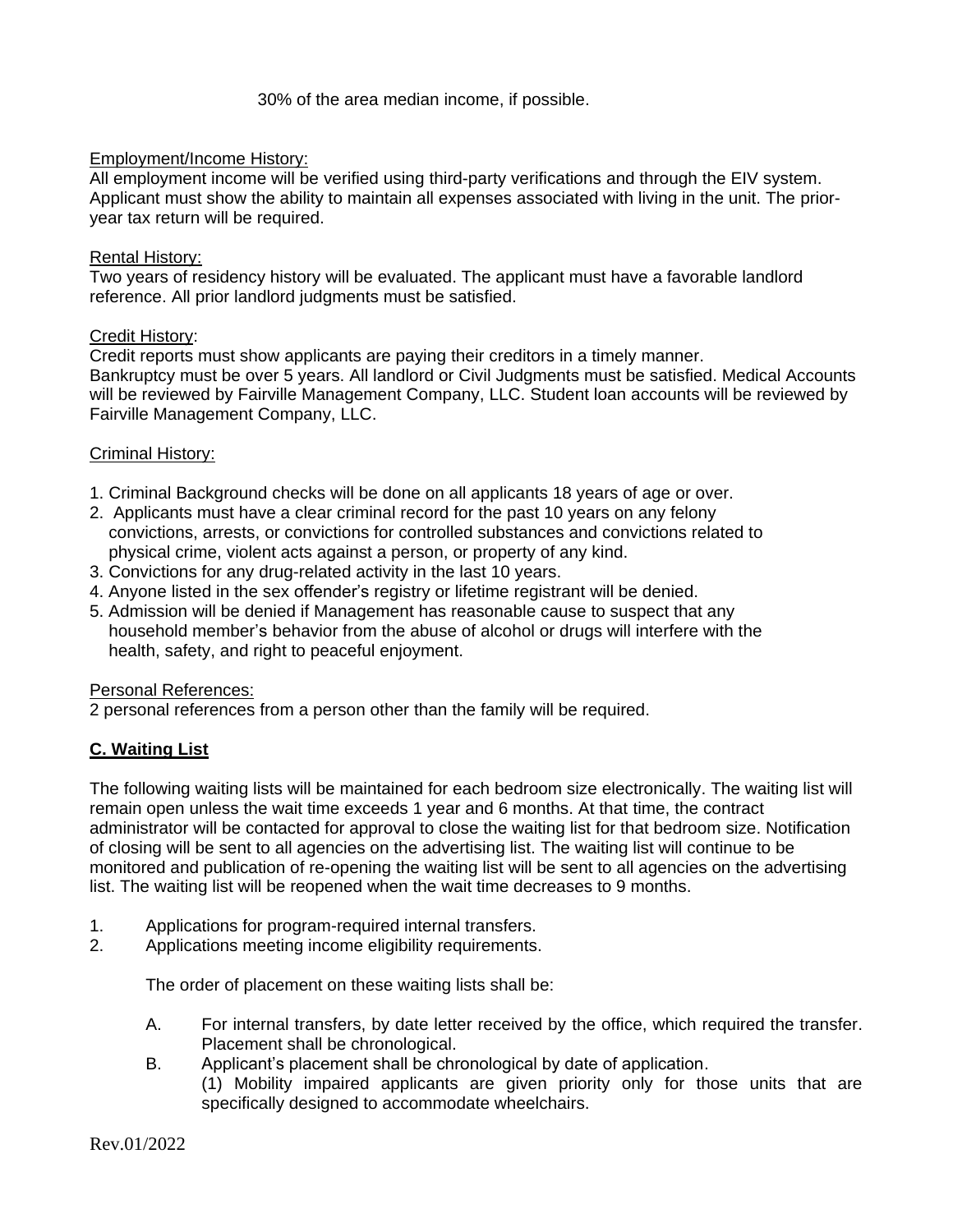Waiting lists will be updated semi-annually by filling out a Waiting List Update form in the office. Applicants are informed at the time they fill out an application that it is their responsibility to update every January and July of each year. It is also included with each application. Those who do not update will be removed from the list without further notice, and their applications will be stored for three (3) years.

Persons who refuse an offer of an appropriately sized unit will be removed from the waiting list for that size unit. Exceptions will be offered to this position displacement when it involves reasonable accommodations and a change in family size.

If the household composition changes, the manager must update the waiting list information and decide whether the household needs the same or different unit size. When the household composition increases to more than two persons per bedroom, the applicant will be moved to the next bedroom size. If the property doesn't have a larger bedroom size, the family must be notified that they are not eligible for the property and will be removed from further consideration on the waiting list. In the event the applicant must be moved to another bedroom size, they will retain the original application date and time.

#### Selection of New Residents

Residents shall be selected to fill vacancies in order from the appropriate unit size waiting list as follows:

**First**, all those awaiting internal transfers to a different size unit with proper documentation certifying the reasonable accommodation and reason for transfer.

**Second**, 40% of the vacant units per fiscal year will be rented to persons at or below 30% of the area median income, if possible.

**Third**, all those meeting income eligibility requirements, using the HUD published income limits published annually.

## **Emergency HUD Preference**

In response to a presidentially declared disaster, HUD may request that Fairville Management Company implement a temporary preference for victims. Fairville Management Company may implement a temporary emergency preference based on requests from the Department of Housing.

If such a preference is implemented, applicants who qualify for the preference will receive priority over other applicants/residents, except when a resident requested a unit transfer because

- 1. The resident requires the accessibility features of a different unit; or
- 2. The current unit is too large or too small for the family; or
- 3. There is a verified medical need for a unit transfer.

When an applicant qualifies for a preference because of a presidentially declared disaster, applicants will be required to meet all property screening criteria.

## **D. Application Processing**

Rev.01/2022 All applicants will be notified by phone and mail that their name has come up on the waiting list and that it will be necessary to make an appointment to process. They will be given a list of items to bring to the appointment that will be needed to complete their application. Once the application is completed, Authorization of Release, Disposition of Assets, and all other verification forms are signed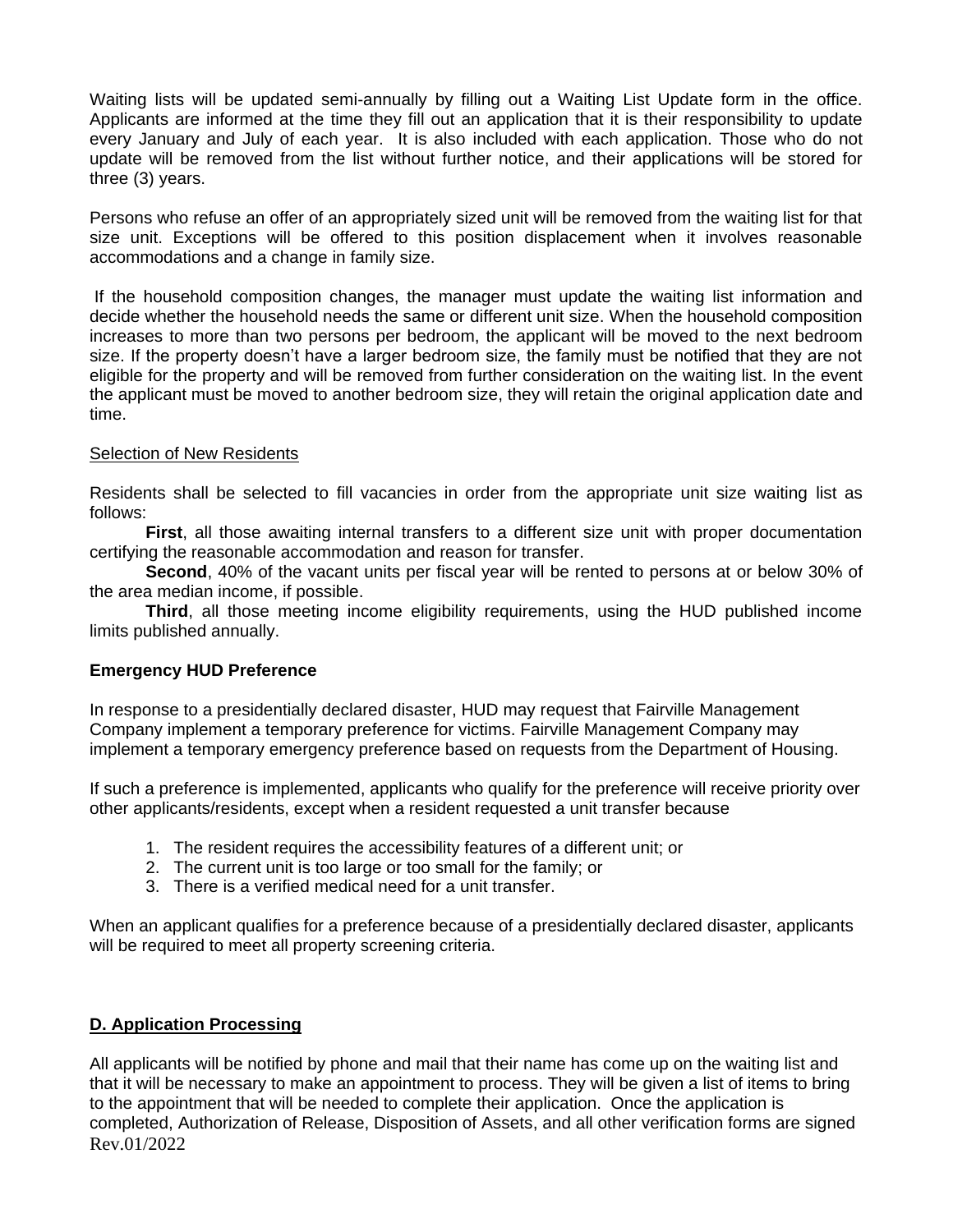by management and applicant and third-party verification of income, assets, landlord references, credit/criminal check, etc. are processed. The EIV system will be accessed to verify if the applicant is receiving housing subsidies in any PIH or Multifamily Housing Program. It is also at this time that we will require copies of a social security card, driver's license or other forms of valid ID, birth certificates for all children, and any other documentation needed to verify household composition or income.

Other than those forms that can be faxed, all verification forms are mailed directly to the third party and returned directly to the rental office. This process usually takes 10 to 14 days. Once all information is received by the rental office, the application is reviewed by the Resident Manager and her/his findings for approval or denial are noted. The file is then reviewed by the Property Manager with her/his recommendation noted. No applicant can be given final approval without a completed file review where the income verifications and calculations have been approved by the compliance officer.

# **E. Appeal Process**

As stated in the rejection letter, the applicant has 14 days in which to appeal their rejection. An appeals meeting will be held by Fairville Management Company, LLC. Fairville Management Company, LLC will review all documentation and notify the applicant by mail within 5 days with the appeal results of the appeal meeting.

All appeals must be submitted to Fairville Management Company, LLC in writing within 14 days of receipt of their denial. The applicant will be given the opportunity to present documentation to have the rejection reversed. All meetings will be conducted in person by the Fairville Management Company, LLC. All meeting findings are final.

Persons with disabilities have the right to request reasonable accommodations to participate in the informal hearing process.

## **F. Unit Occupancy**

The unit being applied for must be the only place of residency. Only those persons approved in the application process may occupy the unit.

## **G. Rent Collection Policy**

Rents are due and payable on the 1<sup>st</sup> day of the month. Rents not paid in full at the close of business on the 5th day are considered late. A 5-day demand notice is to be sent via the certificate of mailing firm book. This notice gives the resident 5 days to pay the full amount due plus late charges or court action will be taken. Failure of the resident to pay all monies owed by the demand date will result in court action being taken. As stated in Section 4 of the Resident Lease, if the resident does not pay the full amount of the rent by the end of the 5th day of the month, a five (5%) late fee will be assessed on the tenant's rent portion.

## **H. Eviction Procedures**

Eviction will be executed in accordance with the lease agreement, state, local and federal laws, LIHTC and HUD guidelines, and as mandated by the State's Landlord-Tenant Code. Eviction procedures for non-payment of Rent will be filed on all residents who do not respond to the 5-day late notice. Eviction procedures for other lease violations will be filed if the resident, after proper legal notice, fails to correct said violation.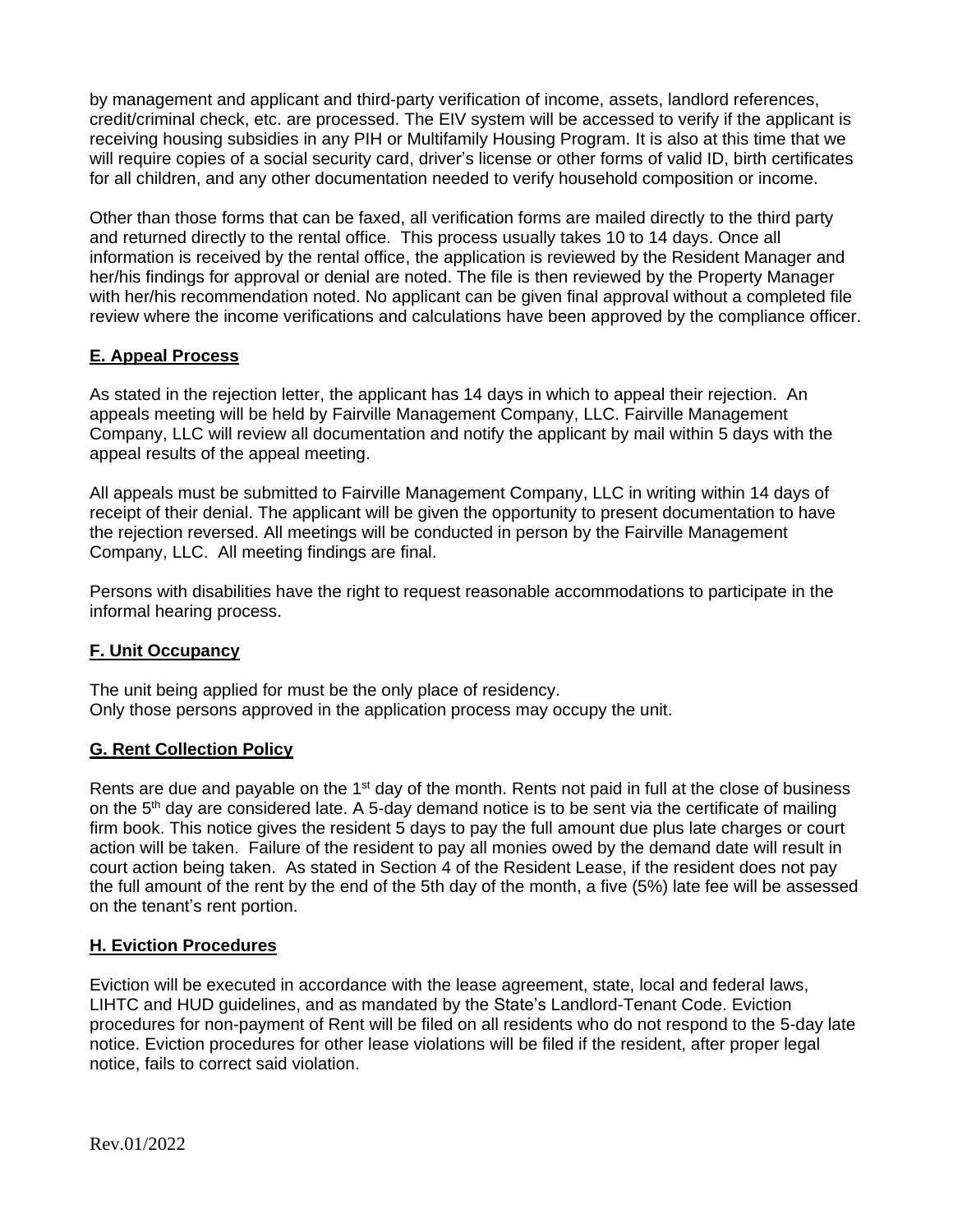# **I. Transfers**

Transfer requests will be processed in order of priority. These priorities are reasonable accommodations, medical, changes in family composition, and lastly personal preference. Transfer approvals for the tax credit units are based on household eligibility within the restriction of the LIHTC and HUD program guidelines. Residents requesting a unit transfer must do so in writing. All requests will be submitted to the Property Manager for approval. Only those residents who pay their rent in a timely manner, maintain their unit, and comply with the Lease and Resident Handbook will be considered for a transfer.

## **J. Reasonable Accommodation Policy**

Fairville Management Company, LLC is an equal opportunity housing provider. It is our policy to make reasonable accommodations so our residents and/or applicants may use and enjoy the apartment community. Applicant/Resident is encouraged to request and complete the necessary Reasonable Accommodation Forms so that their request may be processed.

#### **K. Eligibility of Students for Assistance**

- 1. Owners must determine a student's eligibility for Section 8 assistance at move-in, annual recertification, initial certification, and at the time of interim recertification if one of the family composition changes reported is that a household member is enrolled as a student.
- 2. Section 8 assistance shall not be provided to any individual who:
	- a. Is enrolled as either a part-time or full-time student at an institution of higher education for the purpose of obtaining a degree, certificate, or other program leading to be a recognized educational credential:
	- b. Is under the age of 24.
	- c. Is not married.
	- d. Is not a veteran of the United States Military;
	- e. Does not have a dependent child;
	- f. Is not a person with disabilities, as such term is defined in  $3(b)(3)(E)$  of the United States Housing Act of 1937 (42 U.S.C. 1437a(b)(3)(E)) and was not receiving section 8 assistance as of November 30, 2005)
	- g. Is not living with his or her parents who are receiving Section 8 assistance: and
	- h. Is not individually eligible to receive Section 8 assistance and has parents (the parents individually or jointly) who are not income-eligible to receive Section 8 assistance.
		- 1. Is classified as Vulnerable Youth; a student meets HUD's definition of a vulnerable youth when: (1)The individual is an orphan, in foster care, or a ward of the court or was an orphan, in foster care, or a ward of the court at any time when the individual was 13 year of age or older; (2)The individual is or was immediately prior to attaining the age of majority, an emancipated minor or in legal guardianship as determined by a court of competent jurisdiction in the individual's state of legal residence; (3)The individual has been verified during the school year in which the application is submitted as either an unaccompanied youth who is a homeless child or youth (as such terms are defined in section 725 of the McKinney-Vento Homeless Assistance Act) (42 U.S.C. 11431 et seq.), or as unaccompanied, at risk of homelessness and selfsupporting, by
			- A. A local educational agency homeless liaison, designated pursuant to the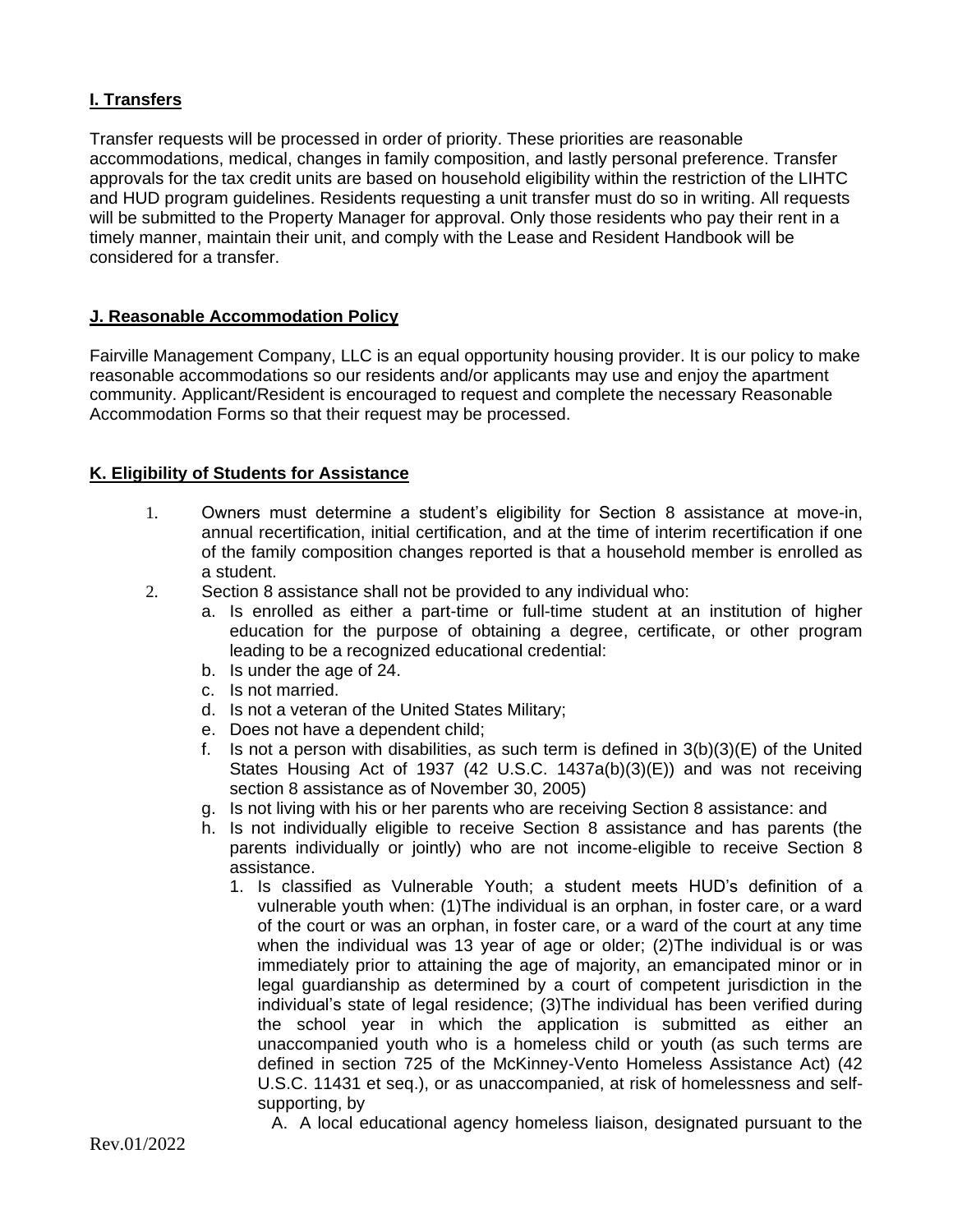McKinney-Vento Homeless Assistance Act.

- B. The director of a program funded under the Runaway and Homeless Youth Act or a designee of the director.
- C. The director of a program funded under subtitle B of title IV of the McKinney-Vento Homeless Assistance Act (relating to emergency shelter grants) or a designee of the director; or
- D. A financial aid administrator; or
- i. The individual is a student for whom a financial aid administrator makes a documented determination of independence by reason of other unusual circumstances or
- ii. Has parents who are income-eligible for the Section 8 program.

Any financial assistance a student receives (1) under the Higher Education Act of 1965, (2) from private sources, or (3) from an institution of higher education that is more than amounts received from tuition and other fees is included in the annual income, except.

- If the student is over the age of 23 with dependent children or
- If the student is living with his or her parents who are receiving Section 8 assistance.

Financial assistance that is provided by persons not living in the unit is not part of the annual income if the student meets the Department of Education's definition of "vulnerable youth".

- 3. For a student to be eligible independent of his or her parents (where the income of the parents is not relevant), the student must demonstrate the absence of, or his or her independence from, parents. While owners may use additional criteria for determining the student's independence from parents, owners must use, and the student must meet, at a minimum all the following criteria to be eligible for Section 8 assistance. The student must:
	- a. Be of legal contract age under state law.
	- b. Have established a household separate from parents or legal guardians for at least one year prior to application for occupancy or meet the U.S. Department of Education's definition of an independent student.
	- c. Not be claimed as a dependent by parents or legal guardians pursuant to IRS regulation; and
	- d. Obtain a certification of the amount of financial assistance that will be provided by parents, signed by the individual providing the support. This certification is required even if no assistance will be provided.
- 4. Any financial assistance a student receives (1) under the Higher Education Act of 1965, (2) from private sources, or (3) from an institution of higher education that is more than amounts received for tuition, is included in the annual income, except if the student is over the age of 23 with dependent children or if the student is living with his or her parents who are receiving Section 8 assistance.
- 5. If an ineligible student is a member of an applicant household or an existing household receiving Section 8 assistance, the assistance for the household will not be prorated but will be terminated in accordance with the guidance in paragraphs 8-6 A of the HUD Handbook 4350.3: Occupancy Requirements of subsidized Multifamily Housing Programs.

# **VAWA Protections**

The Violence Against Women Act (VAWA) provides protections to women or men who are the victims of domestic violence, dating violence, sexual assault, and/or stalking. The owner/agent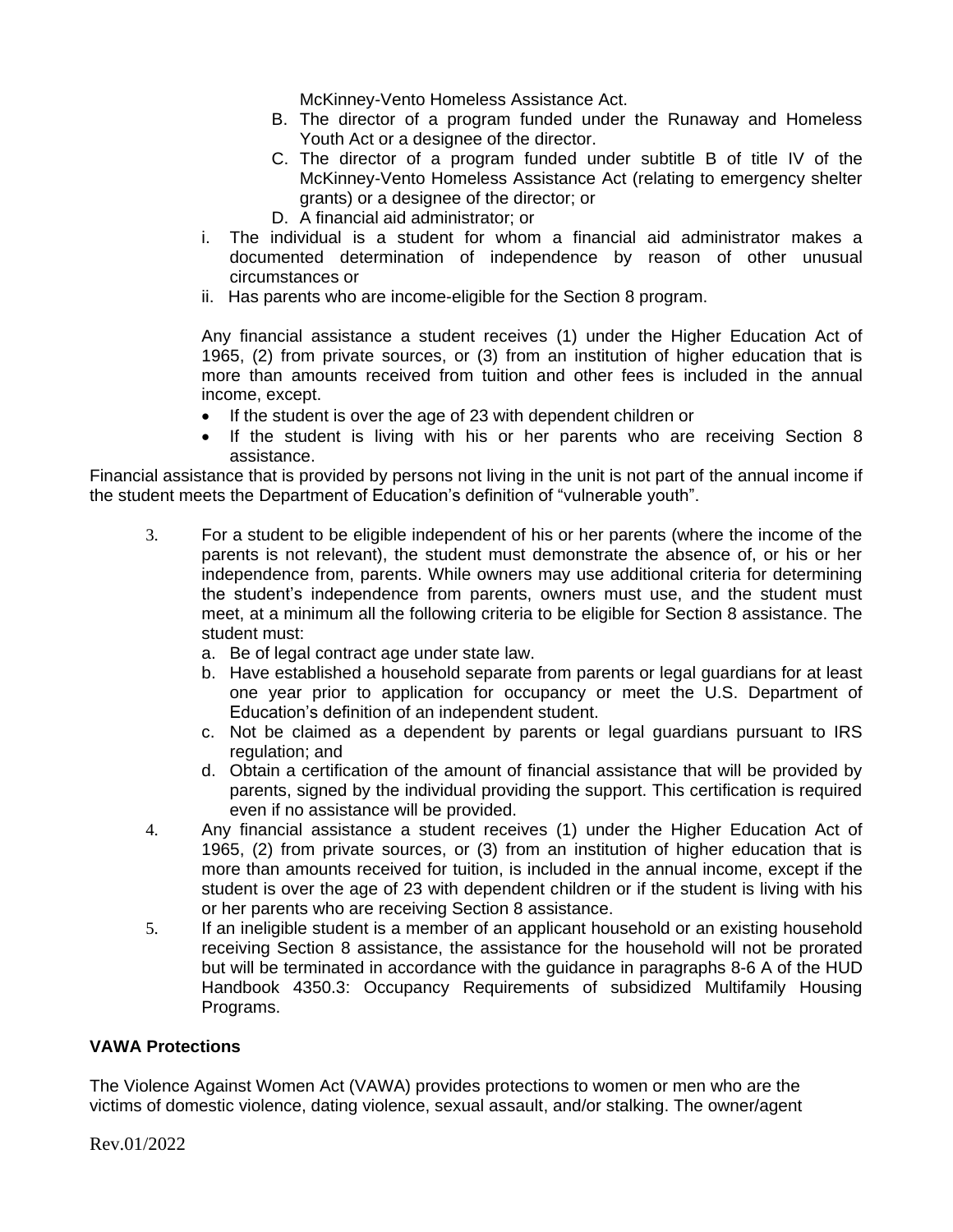understands that, regardless of whether state or local laws protect victims of domestic violence, dating violence, sexual assault, and/or stalking, victims of violence have certain rights under the Violence Against Women Reauthorization Act of 2013.

This policy is intended to support or assist victims of domestic violence, dating violence, sexual assault, and/or stalking (hereafter referred to as VAWA crimes) and protect persons seeking to exercise VAWA protections, as well as affiliated individuals (as defined by HUD), from being denied housing or from losing their housing/HUD-assisted housing as a consequence of their status as a victim of VAWA crimes.

Only residents who are assisted by a covered housing program can invoke the VAWA protections that apply solely to residents. The term "resident" refers to an assisted family and the members of the household on their lease but does not include guests or unreported members of a household.

In addition, a live-in aide or caregiver is not a resident, unless otherwise provided by program regulations, and cannot invoke VAWA protections.

VAWA ensures that people seeking to exercise VAWA protections are not denied housing and housing assistance is not terminated solely because the person is a victim of an offense covered under the VAWA) domestic violence, dating violence, stalking, and/or sexual assault).

However, being a victim of a VAWA crime is not a reason to change the eligibility or applicant screening requirements set forth in the tenant selection plan unless such requirements interfere with protections provided under the VAWA.

Being a person seeking to exercise VAWA protections of an offense covered under the VAWA is no reason to waive requirements set forth in the HUD Model Lease or in any lease attachment or HUD-approved lease addendum unless such requirements interfere with protections provided under the VAWA.

The owner/agent will not assume that any act is a result of abuse covered under the Violence Against Women Act. To receive the protections outlined in the VAWA, the applicant/resident must specify that he/she wishes to exercise these protections.

If any applicant or resident wishes to exercise their VAWA protections, he/she should contact the owner/agent or property management staff immediately. The owner/agent is committed to ensuring that the Privacy Act is enforced in this and all other situations.

## **Confidentiality**

The identity of the person seeking to exercise VAWA protections, and all information provided to the owner/agent relating to the incident(s) of abuse covered under the VAWA will be retained in confidence. Information will not be entered into any shared database nor provided to a related entity, except to the extent that the disclosure is

- Requested or consented to by the person seeking to exercise VAWA protections in writing.
- Required for use in an eviction proceeding or termination of assistance. or
- Otherwise required by applicable law.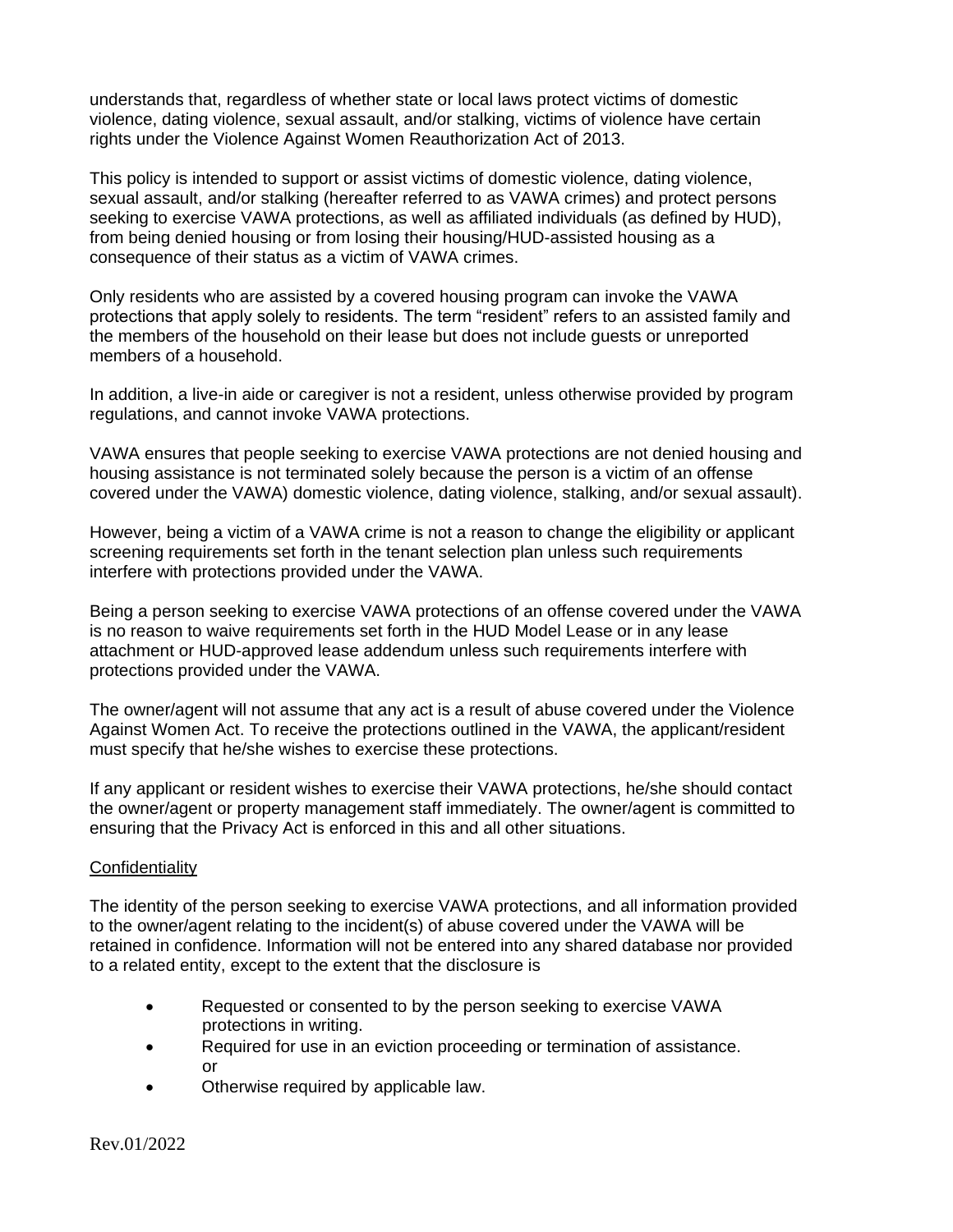The owner/agent will retain all documentation relating to an individual's domestic violence, dating violence, sexual assault and/or stalking in a separate file that is kept in a separate secure location from other applicant or resident files.

## Requests & Certification

When the owner/agent responds to a request for protections provided under the VAWA the owner/agent will request that an individual complete, sign, and submit a certification form. This certification may be submitted in an equally effective manner, as a reasonable accommodation, if there is the presence of a disability.

The owner/agent understands that the delivery of the certification form to the applicant/resident via mail may place the person seeking the exercise of VAWA protections at risk, (e.g., the abuser may monitor the mail). The owner/agent will collaborate with the applicant/resident in making acceptable delivery arrangements, such as inviting them into the office to pick up the certification form or making other discreet arrangements.

If the applicant/resident has sought assistance in addressing VAWA crimes from the federal, state, tribal, territorial authority, local police, or court, the applicant/resident may submit written proof of this outreach in lieu of the certification form. The owner/agent may accept the following:

- A federal, state, tribal, territorial, or local police record or court record or
- Documentation signed and attested to by a professional (employee, agent or volunteer of a person seeking to exercise VAWA protections service provider, an attorney, medical personnel, etc.) From whom the a person seeking to exercise VAWA protections has sought assistance in addressing domestic violence, dating violence, and/or stalking or the effects of the abuse.

 The signatory attests under penalty of lying under oath (28 U.S.C. §1746) to his/her belief that the incident in question represents bona fide abuse, and the person seeking to exercise VAWA protections against such crimes has signed or attested to the documentation.

 $\circ$  If the applicant is currently living in a shelter established to protect the person seeking to exercise VAWA protections of violence covered under the VAWA, the owner/agent will accept verification of such living arrangements in lieu of the certification or other forms as noted above.

The person seeking to exercise VAWA protections must provide such documentation within fourteen (14) business days of the request. The owner/agent may consider extending the deadline if requested and if specific circumstances prevent the person seeking to exercise VAWA protections from submitting the form within fourteen (14) business days.

The person seeking to exercise VAWA protections is not required to name his/her abuser if doing so would result in an imminent threat or if the person seeking to exercise VAWA protections does not know the name of his/her abuser.

To ensure that a person is not wrongly accused of committing an offense covered under the VAWA, the owner/agent will carefully evaluate abuse claims to avoid denial, termination of assistance, termination of tenancy, or eviction based on false or unsubstantiated accusations.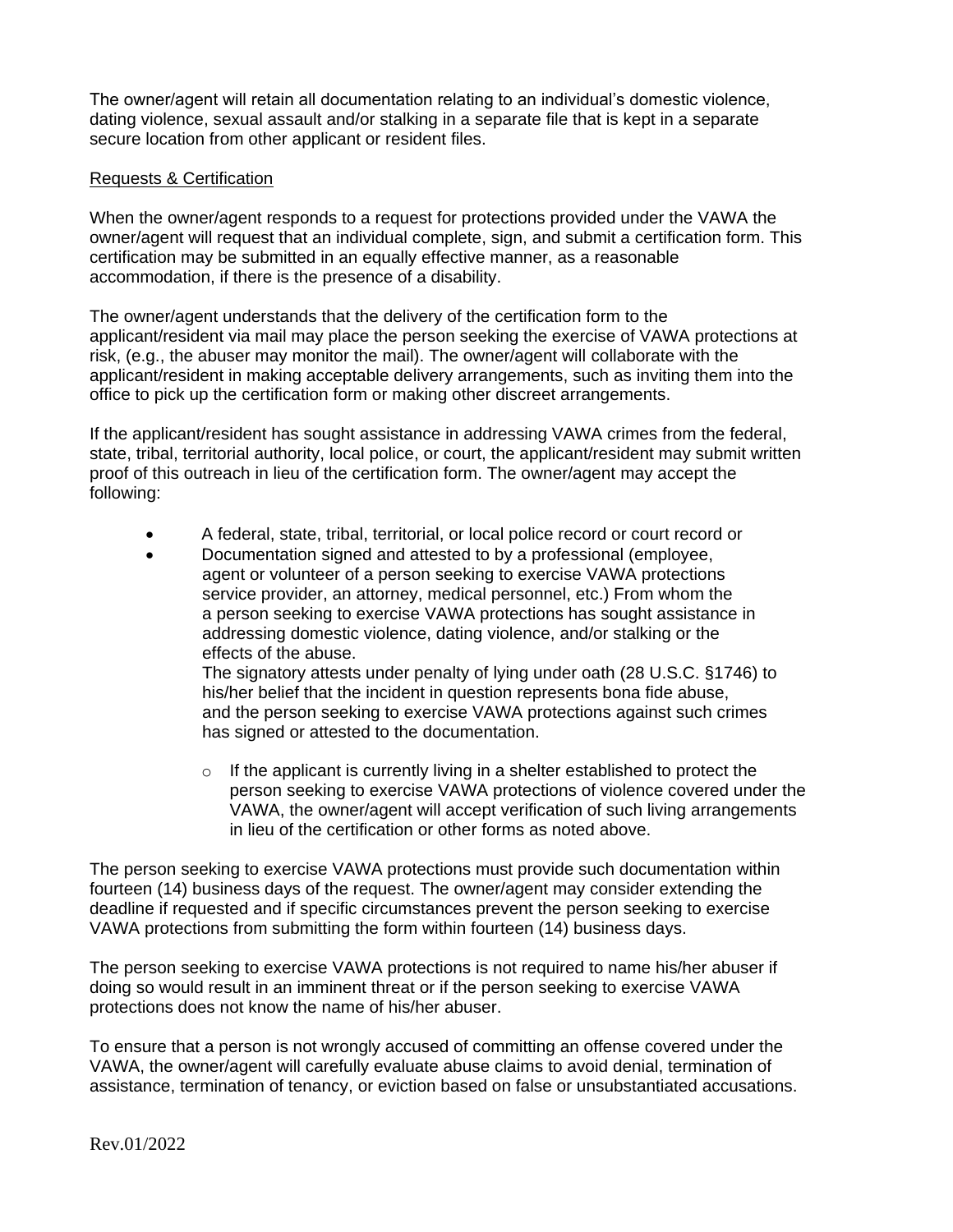## Criminal Background Check

Domestic violence can often have negative criminal consequences for a victim of VAWA crimes. The perpetrator may cause damage to the victim's property causing eviction. The perpetrator may force a victim to participate in criminal activity, or a victim may be arrested and/or listed on a police report as part of policies that require arresting both parties in a domestic disturbance. Management will take such extenuating circumstances into account and will not deny tenancy or occupancy rights based solely on these adverse factors that are a direct result of being a victim of VAWA crimes.

## Credit Checks

Domestic violence can often have negative economic consequences for a victim of VAWA crimes. The perpetrator may take out credit cards in a victim's name and ruin their credit history or cause damage to a victim's property causing eviction. Management will take such extenuating circumstances into account and will not deny tenancy or occupancy rights based solely on these adverse factors that are a direct result of being a victim of VAWA crimes.

#### Rental History

Domestic violence can often have negative consequences for a victim of VAWA crimes. The perpetrator may cause damage to a victim's property causing eviction and/or poor rental history. The perpetrator may force a victim to participate in criminal activity or a victim may be arrested as part of policies that require arresting both parties in a domestic disturbance. Management will take such extenuating circumstances into account and will not deny tenancy or occupancy rights based solely on these adverse factors that are a direct result of being a victim of VAWA crimes.

The owner/agent will review and respond to requests to exercise protections provided under the VAWA within ten (10) days of receiving all required documentation. The owner/agent may provide the response in any manner acceptable to the person seeking to exercise VAWA protections and the owner/agent's Responses include:

- Approval of the Request
- Denial of the Request
- Request for additional information

If the request is denied, the person seeking to exercise VAWA protections may appeal the decision. The appeal meeting will be conducted by someone who was not involved in the original decision to deny.

#### Lease Bifurcation

If the owner/agent determines that physical abuse caused by a resident is clear and present, the law provides the owner/agent with the authority to bifurcate a lease (i.e., remove, evict, or terminate housing assistance to any abuser, while allowing the person seeking to exercise VAWA protections, who lawfully occupies the home, to maintain the tenancy.)

The owner/agent may attempt to evict the abuser, but residents should know that state/local tenant/landlord laws prevail, and the owner/agent must comply with such laws. The owner/agent cannot guarantee that a court will award or enforce an eviction.

The owner/agent must keep in mind that the eviction of or the termination action against the individual must be in accordance with the procedures prescribed by federal, state, and local law. The owner/agent is committed to attempting to assist the person seeking to exercise VAWA protections, however, evictions are conducted through the court system and the owner/agent cannot override or circumvent a legal decision.